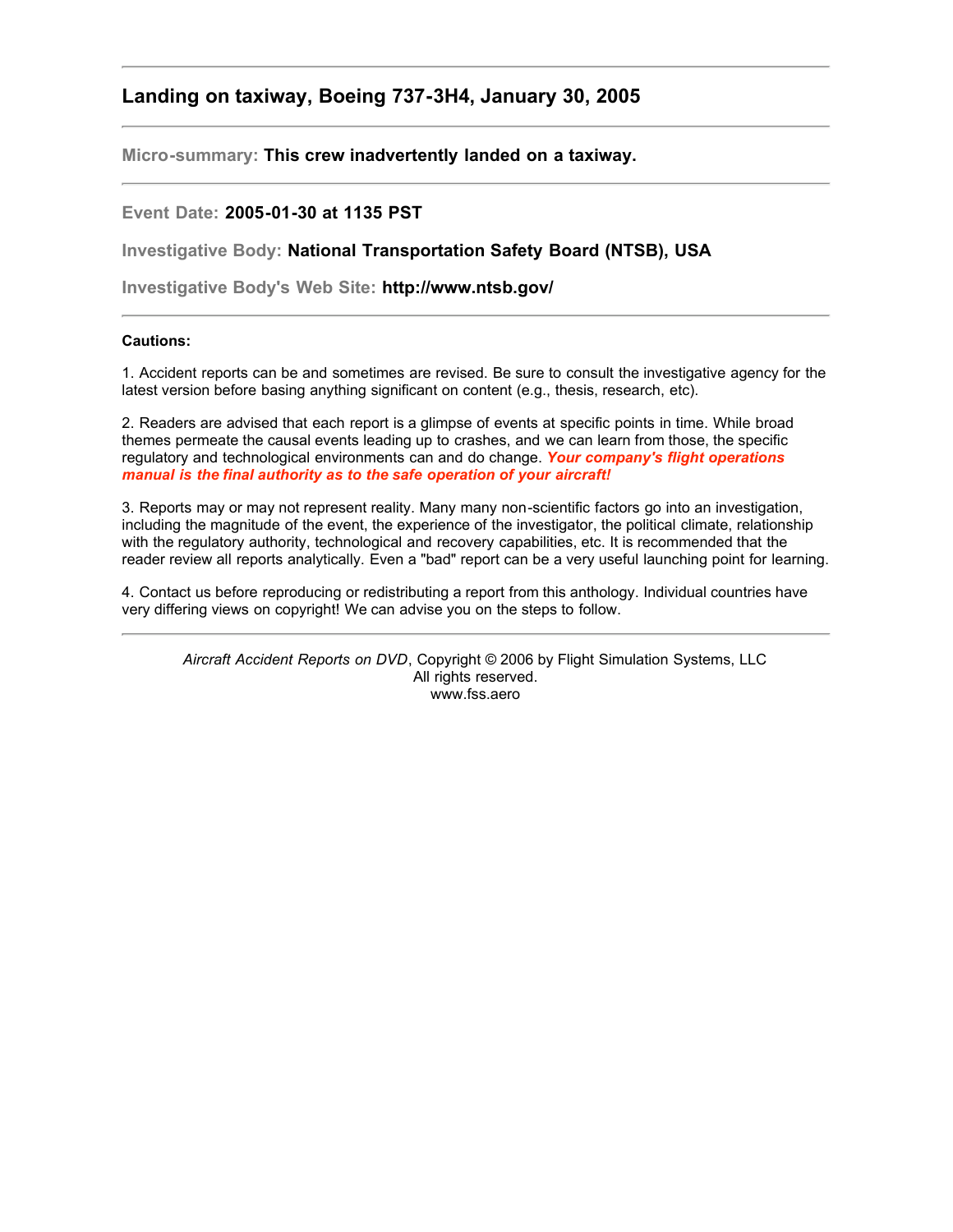| TRANSA<br>NTSB ID: SEA05IA040<br>Aircraft Registration Number: N350SW<br>National Transportation Safety Board                                                                                                                                                                                                                                                                                                                                                                                                                                                                                                                                                                                                                                                                                                                                                                                                                                                                                                                                                                                                                                                                                                                                                                                                                                                                                                                                                                                                                                                                                                                                                                                                                                                                                                                                                                                                                                                                                                                                                                                                                                                                                                                                                                                                                                                                                                  |           |                             |                           |                                  |                       |  |          |  |  |
|----------------------------------------------------------------------------------------------------------------------------------------------------------------------------------------------------------------------------------------------------------------------------------------------------------------------------------------------------------------------------------------------------------------------------------------------------------------------------------------------------------------------------------------------------------------------------------------------------------------------------------------------------------------------------------------------------------------------------------------------------------------------------------------------------------------------------------------------------------------------------------------------------------------------------------------------------------------------------------------------------------------------------------------------------------------------------------------------------------------------------------------------------------------------------------------------------------------------------------------------------------------------------------------------------------------------------------------------------------------------------------------------------------------------------------------------------------------------------------------------------------------------------------------------------------------------------------------------------------------------------------------------------------------------------------------------------------------------------------------------------------------------------------------------------------------------------------------------------------------------------------------------------------------------------------------------------------------------------------------------------------------------------------------------------------------------------------------------------------------------------------------------------------------------------------------------------------------------------------------------------------------------------------------------------------------------------------------------------------------------------------------------------------------|-----------|-----------------------------|---------------------------|----------------------------------|-----------------------|--|----------|--|--|
| <b>FACTUAL REPORT</b>                                                                                                                                                                                                                                                                                                                                                                                                                                                                                                                                                                                                                                                                                                                                                                                                                                                                                                                                                                                                                                                                                                                                                                                                                                                                                                                                                                                                                                                                                                                                                                                                                                                                                                                                                                                                                                                                                                                                                                                                                                                                                                                                                                                                                                                                                                                                                                                          |           | Occurrence Date: 01/30/2005 |                           | Most Critical Injury: None       |                       |  |          |  |  |
| <b>ÁVJATIQN</b>                                                                                                                                                                                                                                                                                                                                                                                                                                                                                                                                                                                                                                                                                                                                                                                                                                                                                                                                                                                                                                                                                                                                                                                                                                                                                                                                                                                                                                                                                                                                                                                                                                                                                                                                                                                                                                                                                                                                                                                                                                                                                                                                                                                                                                                                                                                                                                                                |           |                             | Occurrence Type: Incident |                                  | Investigated By: NTSB |  |          |  |  |
| Location/Time                                                                                                                                                                                                                                                                                                                                                                                                                                                                                                                                                                                                                                                                                                                                                                                                                                                                                                                                                                                                                                                                                                                                                                                                                                                                                                                                                                                                                                                                                                                                                                                                                                                                                                                                                                                                                                                                                                                                                                                                                                                                                                                                                                                                                                                                                                                                                                                                  |           |                             |                           |                                  |                       |  |          |  |  |
| Nearest City/Place                                                                                                                                                                                                                                                                                                                                                                                                                                                                                                                                                                                                                                                                                                                                                                                                                                                                                                                                                                                                                                                                                                                                                                                                                                                                                                                                                                                                                                                                                                                                                                                                                                                                                                                                                                                                                                                                                                                                                                                                                                                                                                                                                                                                                                                                                                                                                                                             | State     |                             | Zip Code                  | Local Time                       | Time Zone             |  |          |  |  |
| Seattle                                                                                                                                                                                                                                                                                                                                                                                                                                                                                                                                                                                                                                                                                                                                                                                                                                                                                                                                                                                                                                                                                                                                                                                                                                                                                                                                                                                                                                                                                                                                                                                                                                                                                                                                                                                                                                                                                                                                                                                                                                                                                                                                                                                                                                                                                                                                                                                                        | <b>WA</b> |                             | 98188<br>1135             |                                  | <b>PST</b>            |  |          |  |  |
| Distance From Landing Facility: 2<br>Direction From Airport: 340<br>Airport Proximity: Off Airport/Airstrip                                                                                                                                                                                                                                                                                                                                                                                                                                                                                                                                                                                                                                                                                                                                                                                                                                                                                                                                                                                                                                                                                                                                                                                                                                                                                                                                                                                                                                                                                                                                                                                                                                                                                                                                                                                                                                                                                                                                                                                                                                                                                                                                                                                                                                                                                                    |           |                             |                           |                                  |                       |  |          |  |  |
| <b>Aircraft Information Summary</b>                                                                                                                                                                                                                                                                                                                                                                                                                                                                                                                                                                                                                                                                                                                                                                                                                                                                                                                                                                                                                                                                                                                                                                                                                                                                                                                                                                                                                                                                                                                                                                                                                                                                                                                                                                                                                                                                                                                                                                                                                                                                                                                                                                                                                                                                                                                                                                            |           |                             |                           |                                  |                       |  |          |  |  |
| Aircraft Manufacturer                                                                                                                                                                                                                                                                                                                                                                                                                                                                                                                                                                                                                                                                                                                                                                                                                                                                                                                                                                                                                                                                                                                                                                                                                                                                                                                                                                                                                                                                                                                                                                                                                                                                                                                                                                                                                                                                                                                                                                                                                                                                                                                                                                                                                                                                                                                                                                                          |           |                             | Model/Series              |                                  | Type of Aircraft      |  |          |  |  |
| <b>Boeing</b>                                                                                                                                                                                                                                                                                                                                                                                                                                                                                                                                                                                                                                                                                                                                                                                                                                                                                                                                                                                                                                                                                                                                                                                                                                                                                                                                                                                                                                                                                                                                                                                                                                                                                                                                                                                                                                                                                                                                                                                                                                                                                                                                                                                                                                                                                                                                                                                                  |           |                             | 737-3H4                   |                                  |                       |  | Airplane |  |  |
| Sightseeing Flight: No                                                                                                                                                                                                                                                                                                                                                                                                                                                                                                                                                                                                                                                                                                                                                                                                                                                                                                                                                                                                                                                                                                                                                                                                                                                                                                                                                                                                                                                                                                                                                                                                                                                                                                                                                                                                                                                                                                                                                                                                                                                                                                                                                                                                                                                                                                                                                                                         |           |                             |                           | Air Medical Transport Flight: No |                       |  |          |  |  |
| Narrative                                                                                                                                                                                                                                                                                                                                                                                                                                                                                                                                                                                                                                                                                                                                                                                                                                                                                                                                                                                                                                                                                                                                                                                                                                                                                                                                                                                                                                                                                                                                                                                                                                                                                                                                                                                                                                                                                                                                                                                                                                                                                                                                                                                                                                                                                                                                                                                                      |           |                             |                           |                                  |                       |  |          |  |  |
| 737, N350SW, inadvertently aligned their aircraft for a landing on Taxiway Tango at Seattle-Tacoma<br>International Airport, Seattle, Washington (SeaTac). There were no injuries to any of the crew<br>members, nor to any of the 41 passengers, and the aircraft was not damaged. The 14 CFR Part 121<br>scheduled domestic passenger flight, which was operating in visual meteorological conditions at the<br>time of the incident, departed Albuquerque International Airport, Albuquerque, New Mexico, at 0940<br>mountain standard time. The flight crew had filed and activated an IFR flight plan at the<br>initiation of the flight, and they were on a visual approach final at the time of the event.<br>According to the First Officer, who was the flying flight crew member during the approach, as he<br>rolled out on final after being vectored for a visual approach, he aligned the aircraft with the<br>paved surface that he was convinced was Runway 16 Right, but was actually Taxiway Tango. He then<br>continued the approach until the aircraft was about 500 feet above ground level (AGL), whereupon he<br>noticed the large yellow "X" just off the north end of Taxiway Tango. At that point he realized<br>that the surface that he intended to land on was not an operational runway, so he decided to<br>initiate a go-around. At almost the same time as the First Officer realized he was aligned with the<br>incorrect surface, the Captain came to the same conclusion, and directed the First Officer to<br>execute a go-around.<br>According to data retrieved from the Flight Data Recorder (FDR), the<br>go-around was initiated at 250 feet AGL. After completing a successful go-around, the flight crew<br>received vectors to a second visual approach final, whereupon they completed an uneventful<br>full-stop landing. Although the FAA Control Tower had the Runway End Identifier Lights (REIL's) for<br>both Runway 16 Left and Runway 16 Right on at the time of the first approach, both flight crew<br>members stated that they had not seen the REIL's for either runway during this approach. When they<br>came around for the second approach, the tower had turned on the sequencing approach flashers<br>(rabbit) for Runway 16 Right, and according to the flight crew, it was at that time that they first<br>saw the REIL's for either runway. |           |                             |                           |                                  |                       |  |          |  |  |
| In further discussions with the flight crew, it was determined that although in the pre-approach<br>briefing they had not specifically reviewed the notes and diagrams associated with the ongoing<br>Taxiway Tango misidentification problems at SeaTac, they were both aware that other crews had<br>inadvertently lined up on the taxiway in the past. It was further determined that although the<br>First Officer had the localizer displayed on his navigational instruments, once he had identified<br>the surface he was going to land on, he did not continue to monitor the displacement of the<br>localizer needle. During the same interview, the Captain stated that he had the VOR set on his<br>navigational instruments, and that a significant amount of his attention was directed toward<br>looking for traffic around Boeing Field, handling radio communications, and monitoring the flight<br>instruments. Both flight crew members said that although the paved surfaces where wet and a little<br>shiny (from an earlier shower), they felt it was the shape, size, and color of the taxiway surface<br>that most directly contributed to the misidentification.                                                                                                                                                                                                                                                                                                                                                                                                                                                                                                                                                                                                                                                                                                                                                                                                                                                                                                                                                                                                                                                                                                                                                                                                                       |           |                             |                           |                                  |                       |  |          |  |  |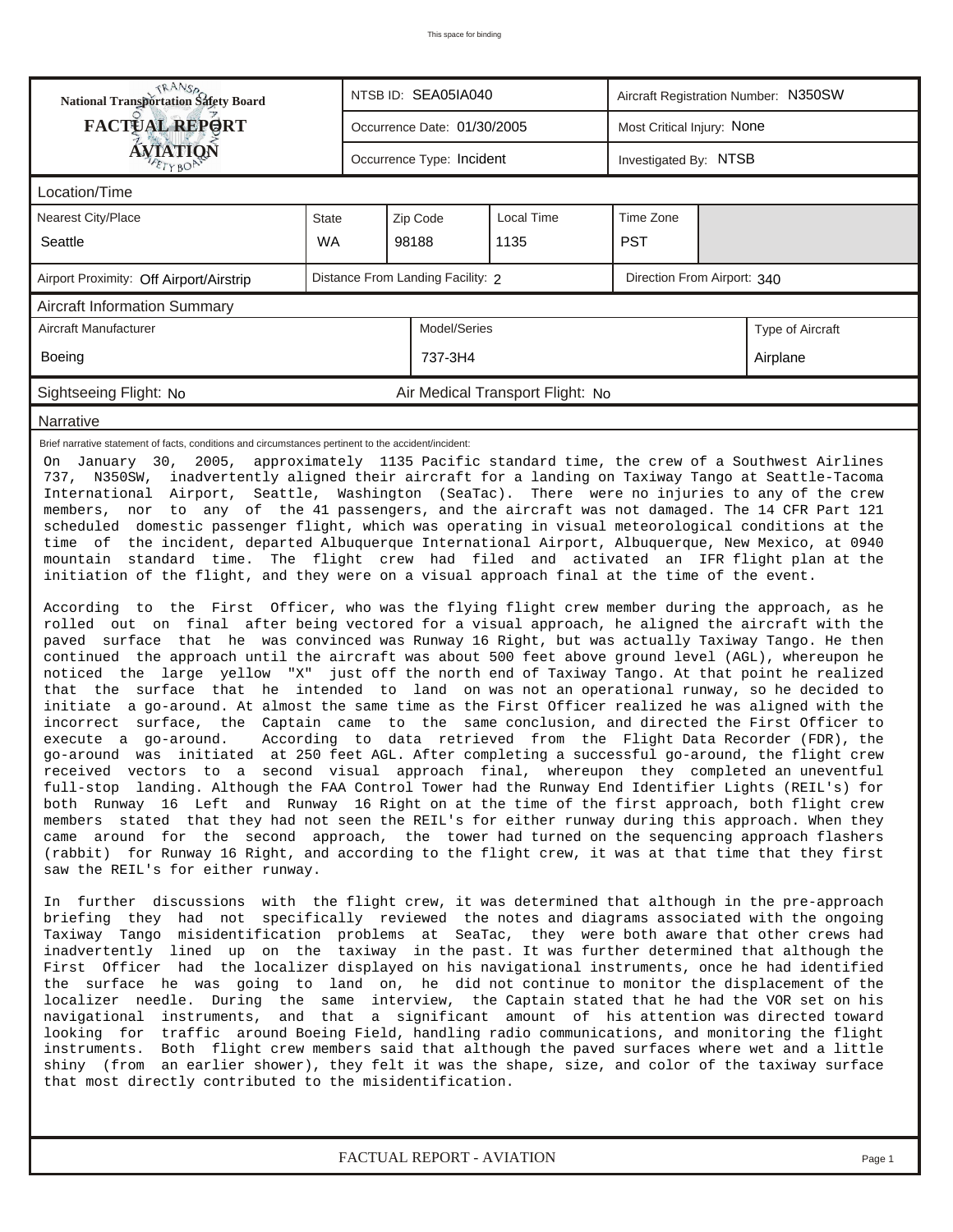| <b>National Transportation Safety Board</b> | NTSB ID: SEA05IA040         |  |
|---------------------------------------------|-----------------------------|--|
| <b>FACTUAL REPORT</b>                       | Occurrence Date: 01/30/2005 |  |
|                                             | Occurrence Type: Incident   |  |

## *Narrative (Continued)*

This incident was the eighth in a series of known events wherein flight crews inadvertently aligned their aircraft with the subject taxiway with the intent to land on its surface. During three of these events the aircrews completed their landings on the taxiway surface. Although both airport operations personnel and the local FAA Airports Inspector were aware of this series of events, no markings or visual cues had been placed directly on the taxiway surface to assist crews in more easily identifying Taxiway Tango as a taxiway and not a runway.

This investigation has also determined that even though in June of 2004 the National Transportation Safety Board recommended the Federal Aviation Administration apply large-scale taxiway identification markings directly to the Taxiway Tango surface, in conjunction with applying a continuous serpentine centerline (Safety Recommendation A-04-48), as of the date of this report, no additional markings or visual cues of any sort have been added to the concrete surface of Taxiway Tango.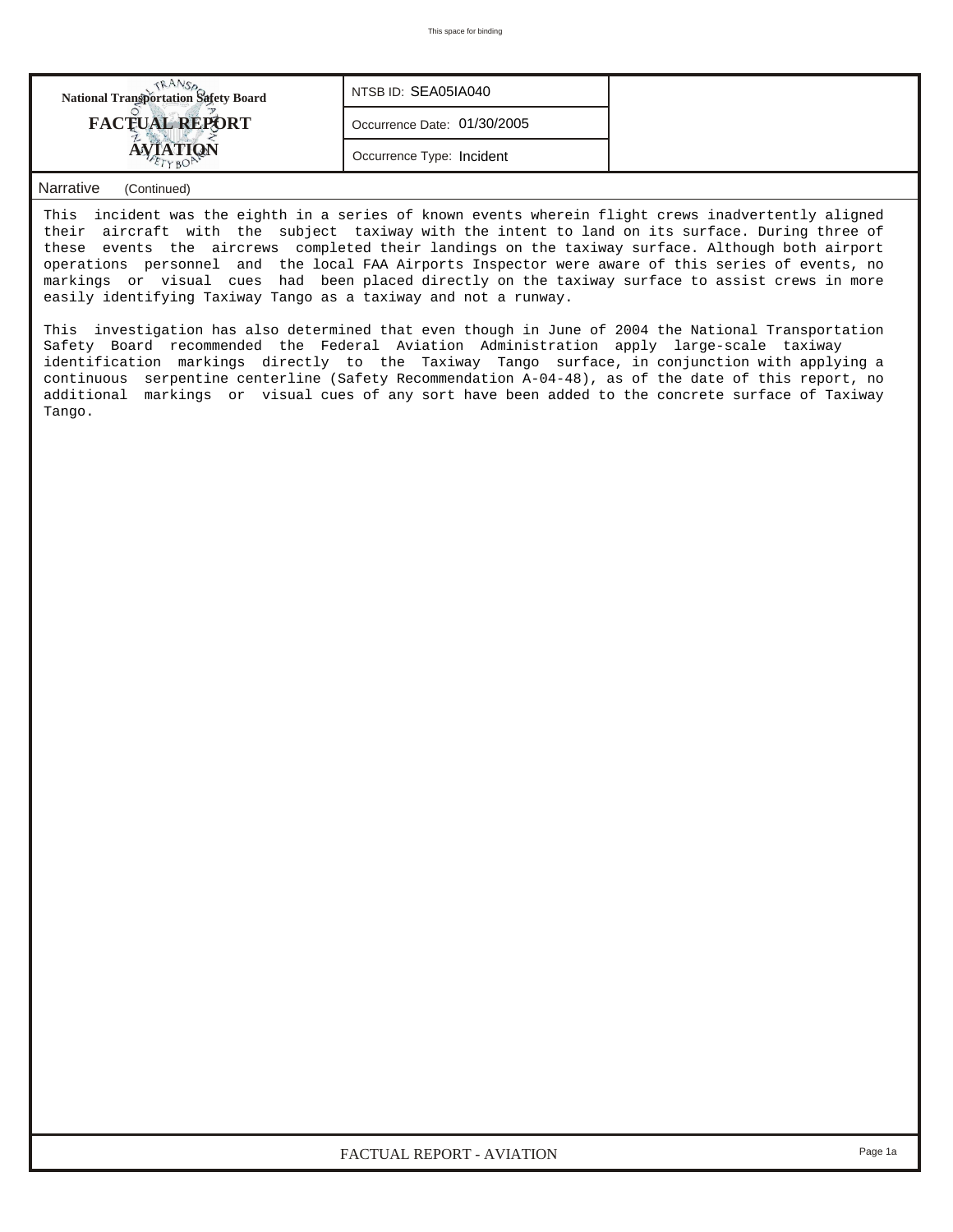| <b>National Transportation Safety Board</b>                               |                                                             | NTSB ID: SEA05IA040                                                               |                                                                                         |                         |  |                 |                            |          |             |                           |                     |  |
|---------------------------------------------------------------------------|-------------------------------------------------------------|-----------------------------------------------------------------------------------|-----------------------------------------------------------------------------------------|-------------------------|--|-----------------|----------------------------|----------|-------------|---------------------------|---------------------|--|
| <b>FACTUAL REPORT</b>                                                     | Occurrence Date: 01/30/2005                                 |                                                                                   |                                                                                         |                         |  |                 |                            |          |             |                           |                     |  |
|                                                                           | <b>AVIATION</b><br>Occurrence Type: Incident                |                                                                                   |                                                                                         |                         |  |                 |                            |          |             |                           |                     |  |
| Landing Facility/Approach Information                                     |                                                             |                                                                                   |                                                                                         |                         |  |                 |                            |          |             |                           |                     |  |
| <b>Airport Name</b>                                                       |                                                             |                                                                                   | Runway Width<br>Runway Used<br>Runway Length<br>Airport ID:<br><b>Airport Elevation</b> |                         |  |                 |                            |          |             |                           |                     |  |
| Seattle-Tacoma Int.                                                       | <b>KSEA</b>                                                 |                                                                                   |                                                                                         |                         |  | 16 <sub>R</sub> |                            | 9426     |             | 150                       |                     |  |
| Runway Surface Type: Concrete                                             |                                                             |                                                                                   |                                                                                         |                         |  |                 |                            |          |             |                           |                     |  |
| Runway Surface Condition: Wet                                             |                                                             |                                                                                   |                                                                                         |                         |  |                 |                            |          |             |                           |                     |  |
|                                                                           |                                                             |                                                                                   |                                                                                         |                         |  |                 |                            |          |             |                           |                     |  |
| Type Instrument Approach: Visual                                          |                                                             |                                                                                   |                                                                                         |                         |  |                 |                            |          |             |                           |                     |  |
| VFR Approach/Landing: Go Around                                           |                                                             |                                                                                   |                                                                                         |                         |  |                 |                            |          |             |                           |                     |  |
| Aircraft Information                                                      |                                                             |                                                                                   |                                                                                         |                         |  |                 |                            |          |             |                           |                     |  |
| Aircraft Manufacturer<br><b>Boeing</b>                                    |                                                             | Model/Series<br>737-3H4                                                           |                                                                                         |                         |  |                 |                            |          | 24409       | <b>Serial Number</b>      |                     |  |
| Airworthiness Certificate(s): Transport                                   |                                                             |                                                                                   |                                                                                         |                         |  |                 |                            |          |             |                           |                     |  |
| Landing Gear Type: Retractable - Tricycle                                 |                                                             |                                                                                   |                                                                                         |                         |  |                 |                            |          |             |                           |                     |  |
| Homebuilt Aircraft? No<br>Certified Max Gross Wt.<br>Number of Seats: 145 |                                                             |                                                                                   |                                                                                         |                         |  |                 | 139000 LBS                 |          |             | Number of Engines: 2      |                     |  |
| Engine Type:<br>Turbo Fan                                                 |                                                             | Engine Manufacturer:<br>Model/Series:<br><b>General Electric</b><br><b>CFM-56</b> |                                                                                         |                         |  |                 |                            |          |             | Rated Power:<br>20000 LBS |                     |  |
| - Aircraft Inspection Information                                         |                                                             |                                                                                   |                                                                                         |                         |  |                 |                            |          |             |                           |                     |  |
| Type of Last Inspection                                                   |                                                             |                                                                                   |                                                                                         | Date of Last Inspection |  |                 | Time Since Last Inspection |          |             |                           | Airframe Total Time |  |
| <b>Continuous Airworthiness</b>                                           |                                                             |                                                                                   | 11 Hours<br>01/2005                                                                     |                         |  |                 |                            |          | 51686 Hours |                           |                     |  |
| - Emergency Locator Transmitter (ELT) Information                         |                                                             |                                                                                   |                                                                                         |                         |  |                 |                            |          |             |                           |                     |  |
| ELT Installed? No                                                         | ELT Operated? No<br>ELT Aided in Locating Accident Site? No |                                                                                   |                                                                                         |                         |  |                 |                            |          |             |                           |                     |  |
| Owner/Operator Information                                                |                                                             |                                                                                   |                                                                                         |                         |  |                 |                            |          |             |                           |                     |  |
| <b>Registered Aircraft Owner</b>                                          | <b>Street Address</b><br>2832 Shore Crest Drive             |                                                                                   |                                                                                         |                         |  |                 |                            |          |             |                           |                     |  |
| Southwest Airlines Co.                                                    |                                                             | State<br>City                                                                     |                                                                                         |                         |  |                 |                            |          | Zip Code    |                           |                     |  |
|                                                                           | <b>Dallas</b><br>75235<br>ТX<br><b>Street Address</b>       |                                                                                   |                                                                                         |                         |  |                 |                            |          |             |                           |                     |  |
| Operator of Aircraft                                                      | Same as Reg'd Aircraft Owner                                |                                                                                   |                                                                                         |                         |  |                 |                            |          |             |                           |                     |  |
| Same as Reg'd Aircraft Owner                                              | <b>State</b><br>City                                        |                                                                                   |                                                                                         |                         |  |                 |                            | Zip Code |             |                           |                     |  |
| Operator Designator Code: SWAA<br><b>Operator Does Business As:</b>       |                                                             |                                                                                   |                                                                                         |                         |  |                 |                            |          |             |                           |                     |  |
| - Type of U.S. Certificate(s) Held:                                       |                                                             |                                                                                   |                                                                                         |                         |  |                 |                            |          |             |                           |                     |  |
| Air Carrier Operating Certificate(s): Flag Carrier/Domestic               |                                                             |                                                                                   |                                                                                         |                         |  |                 |                            |          |             |                           |                     |  |
| Operating Certificate:                                                    |                                                             |                                                                                   |                                                                                         | Operator Certificate:   |  |                 |                            |          |             |                           |                     |  |
| Regulation Flight Conducted Under: Part 121: Air Carrier                  |                                                             |                                                                                   |                                                                                         |                         |  |                 |                            |          |             |                           |                     |  |
| Type of Flight Operation Conducted: Scheduled; Domestic; Passenger Only   |                                                             |                                                                                   |                                                                                         |                         |  |                 |                            |          |             |                           |                     |  |
| FACTUAL REPORT - AVIATION<br>Page 2                                       |                                                             |                                                                                   |                                                                                         |                         |  |                 |                            |          |             |                           |                     |  |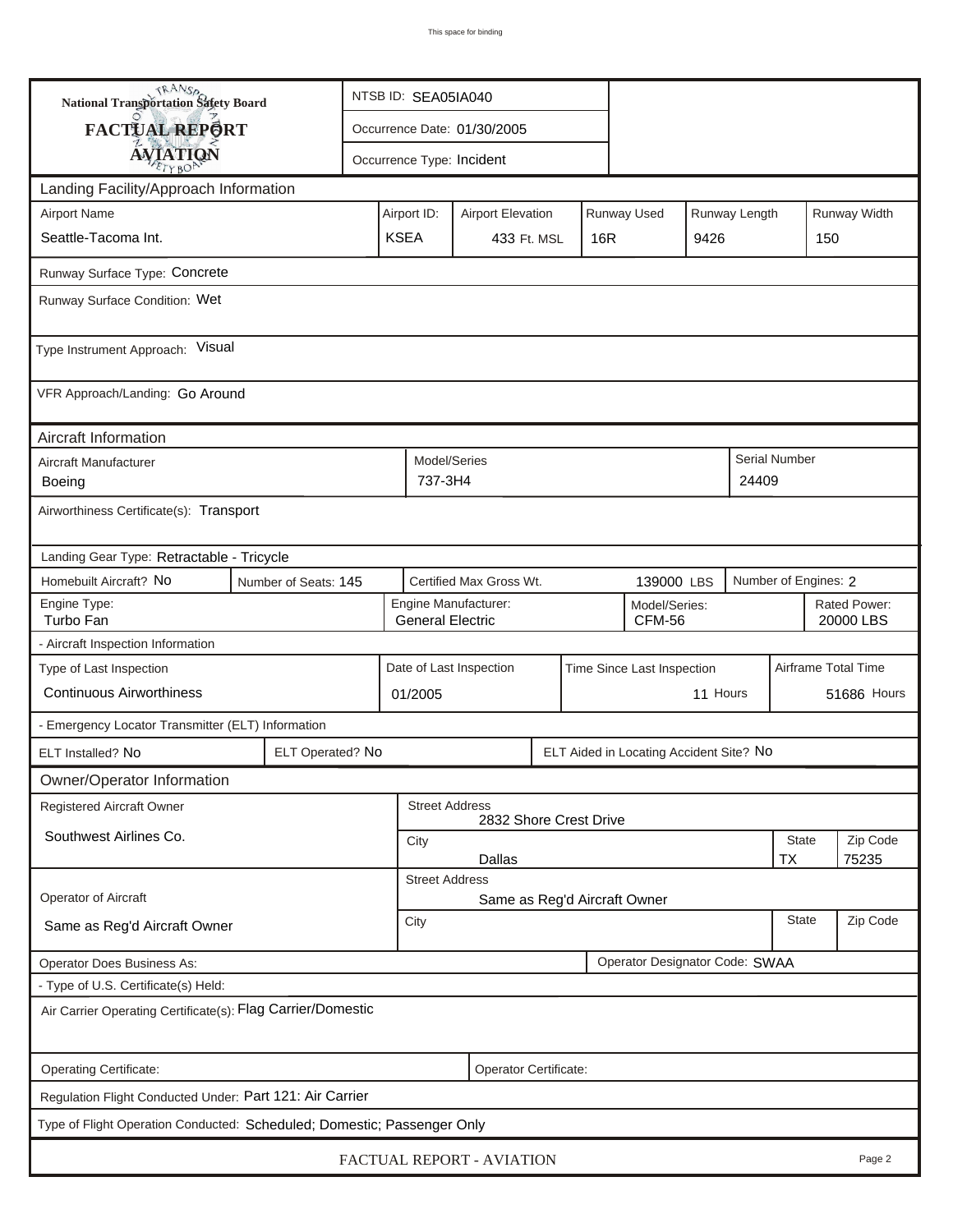| <b>National Transportation Safety Board</b><br>NTSB ID: SEA05IA040                                     |                                                                                                    |           |             |  |      |                        |        |                    |                    |              |            |                                    |                     |
|--------------------------------------------------------------------------------------------------------|----------------------------------------------------------------------------------------------------|-----------|-------------|--|------|------------------------|--------|--------------------|--------------------|--------------|------------|------------------------------------|---------------------|
| FACTUAL REPORT<br>Occurrence Date: 01/30/2005                                                          |                                                                                                    |           |             |  |      |                        |        |                    |                    |              |            |                                    |                     |
| <b>AVIATION</b><br>Occurrence Type: Incident                                                           |                                                                                                    |           |             |  |      |                        |        |                    |                    |              |            |                                    |                     |
|                                                                                                        |                                                                                                    |           |             |  |      |                        |        |                    |                    |              |            |                                    |                     |
| <b>First Pilot Information</b><br>Date of Birth                                                        |                                                                                                    |           |             |  |      |                        |        |                    |                    |              |            |                                    |                     |
| Name                                                                                                   |                                                                                                    |           |             |  | City |                        |        |                    |                    | <b>State</b> |            |                                    | Age                 |
| On File<br>On File<br>On File<br>On File                                                               |                                                                                                    |           |             |  |      |                        |        |                    |                    |              | 46         |                                    |                     |
| Principal Profession: Civilian Pilot<br>Sex: M<br>Seat Occupied: Left<br>Certificate Number: On File   |                                                                                                    |           |             |  |      |                        |        |                    |                    |              |            |                                    |                     |
| Airline Transport; Flight Engineer<br>Certificate(s):                                                  |                                                                                                    |           |             |  |      |                        |        |                    |                    |              |            |                                    |                     |
| Airplane Rating(s):<br>Multi-engine Land; Single-engine Land                                           |                                                                                                    |           |             |  |      |                        |        |                    |                    |              |            |                                    |                     |
| Rotorcraft/Glider/LTA:                                                                                 |                                                                                                    |           |             |  |      |                        |        |                    |                    |              |            |                                    |                     |
| Instrument Rating(s):                                                                                  | Airplane                                                                                           |           |             |  |      |                        |        |                    |                    |              |            |                                    |                     |
| Instructor Rating(s):                                                                                  |                                                                                                    |           |             |  |      |                        |        |                    |                    |              |            |                                    |                     |
| Type Rating/Endorsement for Accident/Incident Aircraft? Yes<br>Current Biennial Flight Review? 09/2004 |                                                                                                    |           |             |  |      |                        |        |                    |                    |              |            |                                    |                     |
| Medical Cert. Status: Valid Medical--no waivers/lim.<br>Medical Cert.: Class 1                         |                                                                                                    |           |             |  |      |                        |        |                    |                    |              |            | Date of Last Medical Exam: 11/2004 |                     |
|                                                                                                        |                                                                                                    |           |             |  |      |                        |        |                    |                    |              |            |                                    |                     |
| - Flight Time Matrix                                                                                   | Airplane<br>Airplane<br>This Make<br>All A/C<br>Night<br>Single Engine<br>Mult-Engine<br>and Model |           |             |  |      |                        | Actual | Instrument         | Simulated          |              | Rotorcraft | Glider                             | Lighter<br>Than Air |
| <b>Total Time</b>                                                                                      | 15000                                                                                              | 9159      |             |  |      |                        |        |                    |                    |              |            |                                    |                     |
| Pilot In Command(PIC)                                                                                  | 8000<br>4827                                                                                       |           |             |  |      |                        |        |                    |                    |              |            |                                    |                     |
| Instructor                                                                                             |                                                                                                    |           |             |  |      |                        |        |                    |                    |              |            |                                    |                     |
| Last 90 Days<br>Last 30 Days                                                                           | 262<br>77                                                                                          | 262<br>77 |             |  |      |                        |        |                    |                    |              |            |                                    |                     |
| Last 24 Hours                                                                                          |                                                                                                    |           |             |  |      |                        |        |                    |                    |              |            |                                    |                     |
| Seatbelt Used? Yes                                                                                     |                                                                                                    |           |             |  |      |                        |        |                    |                    |              |            |                                    |                     |
| Toxicology Performed? No<br>Second Pilot? Yes<br>Shoulder Harness Used? Yes                            |                                                                                                    |           |             |  |      |                        |        |                    |                    |              |            |                                    |                     |
| Flight Plan/Itinerary                                                                                  |                                                                                                    |           |             |  |      |                        |        |                    |                    |              |            |                                    |                     |
| Type of Flight Plan Filed: IFR                                                                         |                                                                                                    |           |             |  |      |                        |        |                    |                    |              |            |                                    |                     |
| Departure Point                                                                                        |                                                                                                    |           |             |  |      | <b>State</b>           |        | Airport Identifier |                    |              |            |                                    | Time Zone           |
| Albuquerque                                                                                            | <b>NM</b>                                                                                          |           | <b>KABQ</b> |  |      | Departure Time<br>0940 |        | <b>MST</b>         |                    |              |            |                                    |                     |
| Destination                                                                                            |                                                                                                    |           |             |  |      |                        |        |                    | Airport Identifier |              |            |                                    |                     |
| <b>State</b><br><b>KSEA</b><br>Same as Accident/Incident Location                                      |                                                                                                    |           |             |  |      |                        |        |                    |                    |              |            |                                    |                     |
| Type of Clearance: IFR                                                                                 |                                                                                                    |           |             |  |      |                        |        |                    |                    |              |            |                                    |                     |
| Type of Airspace:<br>Class D                                                                           |                                                                                                    |           |             |  |      |                        |        |                    |                    |              |            |                                    |                     |
| Weather Information                                                                                    |                                                                                                    |           |             |  |      |                        |        |                    |                    |              |            |                                    |                     |
| Source of Briefing:                                                                                    |                                                                                                    |           |             |  |      |                        |        |                    |                    |              |            |                                    |                     |
|                                                                                                        | Company                                                                                            |           |             |  |      |                        |        |                    |                    |              |            |                                    |                     |
|                                                                                                        |                                                                                                    |           |             |  |      |                        |        |                    |                    |              |            |                                    |                     |
| Method of Briefing: Aircraft Radio; Telephone<br>FACTUAL REPORT - AVIATION<br>Page 3                   |                                                                                                    |           |             |  |      |                        |        |                    |                    |              |            |                                    |                     |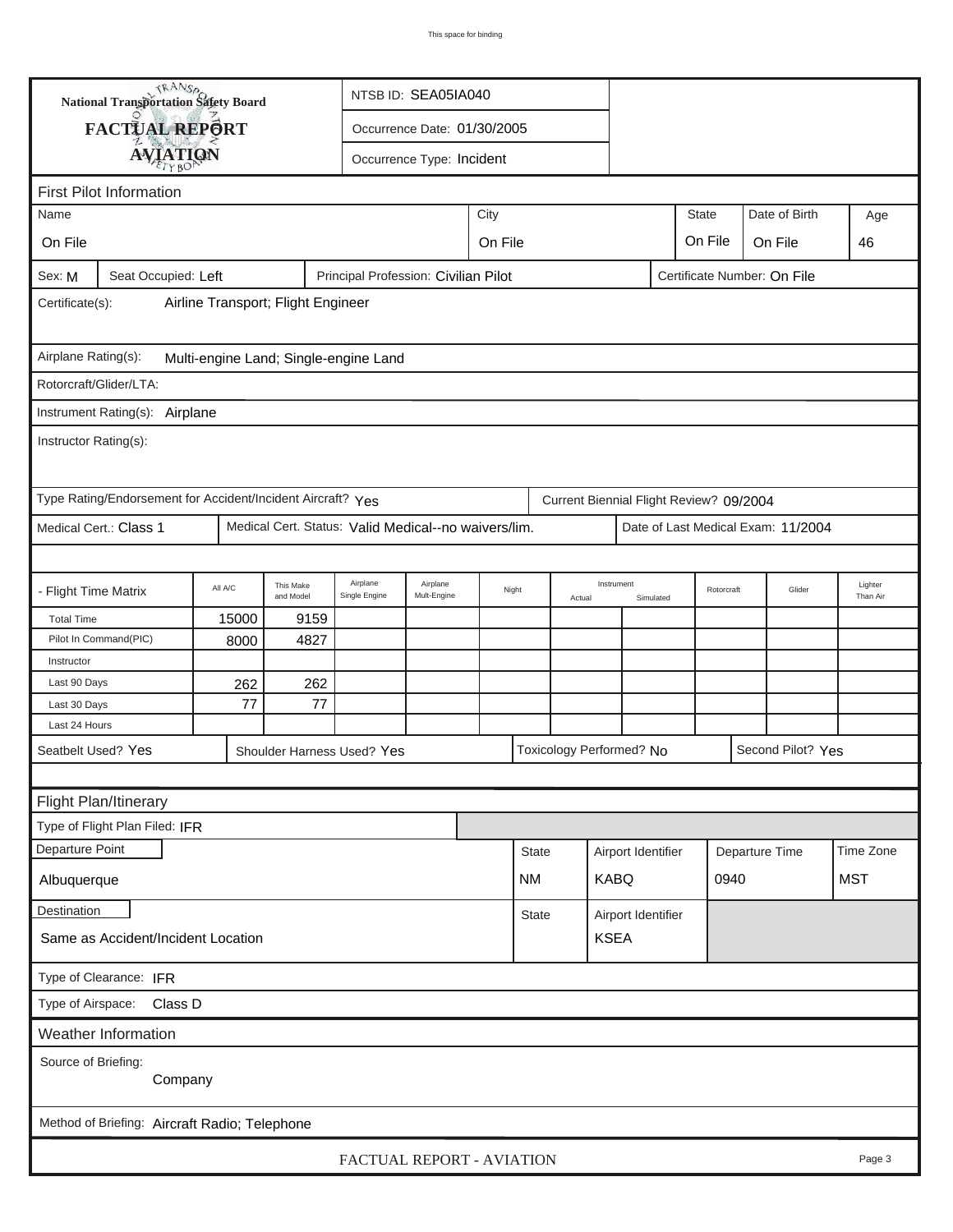| FACTUAL REPORT<br>Occurrence Date: 01/30/2005<br><b>AVIATION</b><br>Occurrence Type: Incident<br>Weather Information<br>WOF ID<br>Time Zone<br><b>Observation Time</b><br><b>WOF Elevation</b><br>WOF Distance From Accident Site<br>Direction From Accident Site<br><b>KSEA</b><br>1156<br><b>PST</b><br>433 Ft. MSL<br>160 Deg. Mag.<br>2 NM<br>Sky/Lowest Cloud Condition: Scattered<br>4800 Ft. AGL<br>Condition of Light: Day<br>Lowest Ceiling: Overcast<br>9000 Ft. AGL<br>$10$<br>Visibility:<br><b>SM</b><br>30.37<br>"Hg<br>Altimeter:<br>$9^{\circ}C$<br>Dew Point:<br>$6^{\circ}$ C<br>Wind Direction: 200<br>Temperature:<br>Density Altitude:<br>Ft.<br>Wind Speed: 7<br>Gusts:<br>Weather Condtions at Accident Site: Visual Conditions<br>Visibility (RVR):<br>Visibility (RVV)<br>Ft.<br><b>SM</b><br>Intensity of Precipitation:<br>Restrictions to Visibility: None<br>None<br>Type of Precipitation:<br>Accident Information<br>Aircraft Damage: None<br>Aircraft Fire: None<br>Aircraft Explosion None<br>Classification: U.S. Registered/U.S. Soil<br>- Injury Summary Matrix<br><b>TOTAL</b><br>Fatal<br>Serious<br>Minor<br>None<br><b>First Pilot</b><br>1<br>Second Pilot<br>1<br><b>Student Pilot</b><br>Flight Instructor<br>Check Pilot<br><b>Flight Engineer</b><br>3<br>3<br>Cabin Attendants<br>Other Crew<br>Passengers<br>41<br>41<br>- TOTAL ABOARD -<br>46<br>46 |  | <b>National Transportation Safety Board</b> |  | NTSB ID: SEA05IA040       |  |  |  |  |  |  |  |  |        |
|------------------------------------------------------------------------------------------------------------------------------------------------------------------------------------------------------------------------------------------------------------------------------------------------------------------------------------------------------------------------------------------------------------------------------------------------------------------------------------------------------------------------------------------------------------------------------------------------------------------------------------------------------------------------------------------------------------------------------------------------------------------------------------------------------------------------------------------------------------------------------------------------------------------------------------------------------------------------------------------------------------------------------------------------------------------------------------------------------------------------------------------------------------------------------------------------------------------------------------------------------------------------------------------------------------------------------------------------------------------------------------------------------|--|---------------------------------------------|--|---------------------------|--|--|--|--|--|--|--|--|--------|
|                                                                                                                                                                                                                                                                                                                                                                                                                                                                                                                                                                                                                                                                                                                                                                                                                                                                                                                                                                                                                                                                                                                                                                                                                                                                                                                                                                                                      |  |                                             |  |                           |  |  |  |  |  |  |  |  |        |
|                                                                                                                                                                                                                                                                                                                                                                                                                                                                                                                                                                                                                                                                                                                                                                                                                                                                                                                                                                                                                                                                                                                                                                                                                                                                                                                                                                                                      |  |                                             |  |                           |  |  |  |  |  |  |  |  |        |
|                                                                                                                                                                                                                                                                                                                                                                                                                                                                                                                                                                                                                                                                                                                                                                                                                                                                                                                                                                                                                                                                                                                                                                                                                                                                                                                                                                                                      |  |                                             |  |                           |  |  |  |  |  |  |  |  |        |
|                                                                                                                                                                                                                                                                                                                                                                                                                                                                                                                                                                                                                                                                                                                                                                                                                                                                                                                                                                                                                                                                                                                                                                                                                                                                                                                                                                                                      |  |                                             |  |                           |  |  |  |  |  |  |  |  |        |
|                                                                                                                                                                                                                                                                                                                                                                                                                                                                                                                                                                                                                                                                                                                                                                                                                                                                                                                                                                                                                                                                                                                                                                                                                                                                                                                                                                                                      |  |                                             |  |                           |  |  |  |  |  |  |  |  |        |
|                                                                                                                                                                                                                                                                                                                                                                                                                                                                                                                                                                                                                                                                                                                                                                                                                                                                                                                                                                                                                                                                                                                                                                                                                                                                                                                                                                                                      |  |                                             |  |                           |  |  |  |  |  |  |  |  |        |
|                                                                                                                                                                                                                                                                                                                                                                                                                                                                                                                                                                                                                                                                                                                                                                                                                                                                                                                                                                                                                                                                                                                                                                                                                                                                                                                                                                                                      |  |                                             |  |                           |  |  |  |  |  |  |  |  |        |
|                                                                                                                                                                                                                                                                                                                                                                                                                                                                                                                                                                                                                                                                                                                                                                                                                                                                                                                                                                                                                                                                                                                                                                                                                                                                                                                                                                                                      |  |                                             |  |                           |  |  |  |  |  |  |  |  |        |
|                                                                                                                                                                                                                                                                                                                                                                                                                                                                                                                                                                                                                                                                                                                                                                                                                                                                                                                                                                                                                                                                                                                                                                                                                                                                                                                                                                                                      |  |                                             |  |                           |  |  |  |  |  |  |  |  |        |
|                                                                                                                                                                                                                                                                                                                                                                                                                                                                                                                                                                                                                                                                                                                                                                                                                                                                                                                                                                                                                                                                                                                                                                                                                                                                                                                                                                                                      |  |                                             |  |                           |  |  |  |  |  |  |  |  |        |
|                                                                                                                                                                                                                                                                                                                                                                                                                                                                                                                                                                                                                                                                                                                                                                                                                                                                                                                                                                                                                                                                                                                                                                                                                                                                                                                                                                                                      |  |                                             |  |                           |  |  |  |  |  |  |  |  |        |
|                                                                                                                                                                                                                                                                                                                                                                                                                                                                                                                                                                                                                                                                                                                                                                                                                                                                                                                                                                                                                                                                                                                                                                                                                                                                                                                                                                                                      |  |                                             |  |                           |  |  |  |  |  |  |  |  |        |
|                                                                                                                                                                                                                                                                                                                                                                                                                                                                                                                                                                                                                                                                                                                                                                                                                                                                                                                                                                                                                                                                                                                                                                                                                                                                                                                                                                                                      |  |                                             |  |                           |  |  |  |  |  |  |  |  |        |
|                                                                                                                                                                                                                                                                                                                                                                                                                                                                                                                                                                                                                                                                                                                                                                                                                                                                                                                                                                                                                                                                                                                                                                                                                                                                                                                                                                                                      |  |                                             |  |                           |  |  |  |  |  |  |  |  |        |
|                                                                                                                                                                                                                                                                                                                                                                                                                                                                                                                                                                                                                                                                                                                                                                                                                                                                                                                                                                                                                                                                                                                                                                                                                                                                                                                                                                                                      |  |                                             |  |                           |  |  |  |  |  |  |  |  |        |
|                                                                                                                                                                                                                                                                                                                                                                                                                                                                                                                                                                                                                                                                                                                                                                                                                                                                                                                                                                                                                                                                                                                                                                                                                                                                                                                                                                                                      |  |                                             |  |                           |  |  |  |  |  |  |  |  |        |
|                                                                                                                                                                                                                                                                                                                                                                                                                                                                                                                                                                                                                                                                                                                                                                                                                                                                                                                                                                                                                                                                                                                                                                                                                                                                                                                                                                                                      |  |                                             |  |                           |  |  |  |  |  |  |  |  |        |
|                                                                                                                                                                                                                                                                                                                                                                                                                                                                                                                                                                                                                                                                                                                                                                                                                                                                                                                                                                                                                                                                                                                                                                                                                                                                                                                                                                                                      |  |                                             |  |                           |  |  |  |  |  |  |  |  |        |
|                                                                                                                                                                                                                                                                                                                                                                                                                                                                                                                                                                                                                                                                                                                                                                                                                                                                                                                                                                                                                                                                                                                                                                                                                                                                                                                                                                                                      |  |                                             |  |                           |  |  |  |  |  |  |  |  |        |
|                                                                                                                                                                                                                                                                                                                                                                                                                                                                                                                                                                                                                                                                                                                                                                                                                                                                                                                                                                                                                                                                                                                                                                                                                                                                                                                                                                                                      |  |                                             |  |                           |  |  |  |  |  |  |  |  |        |
|                                                                                                                                                                                                                                                                                                                                                                                                                                                                                                                                                                                                                                                                                                                                                                                                                                                                                                                                                                                                                                                                                                                                                                                                                                                                                                                                                                                                      |  |                                             |  |                           |  |  |  |  |  |  |  |  |        |
|                                                                                                                                                                                                                                                                                                                                                                                                                                                                                                                                                                                                                                                                                                                                                                                                                                                                                                                                                                                                                                                                                                                                                                                                                                                                                                                                                                                                      |  |                                             |  |                           |  |  |  |  |  |  |  |  |        |
|                                                                                                                                                                                                                                                                                                                                                                                                                                                                                                                                                                                                                                                                                                                                                                                                                                                                                                                                                                                                                                                                                                                                                                                                                                                                                                                                                                                                      |  |                                             |  |                           |  |  |  |  |  |  |  |  |        |
|                                                                                                                                                                                                                                                                                                                                                                                                                                                                                                                                                                                                                                                                                                                                                                                                                                                                                                                                                                                                                                                                                                                                                                                                                                                                                                                                                                                                      |  |                                             |  |                           |  |  |  |  |  |  |  |  |        |
|                                                                                                                                                                                                                                                                                                                                                                                                                                                                                                                                                                                                                                                                                                                                                                                                                                                                                                                                                                                                                                                                                                                                                                                                                                                                                                                                                                                                      |  |                                             |  |                           |  |  |  |  |  |  |  |  |        |
|                                                                                                                                                                                                                                                                                                                                                                                                                                                                                                                                                                                                                                                                                                                                                                                                                                                                                                                                                                                                                                                                                                                                                                                                                                                                                                                                                                                                      |  |                                             |  |                           |  |  |  |  |  |  |  |  |        |
|                                                                                                                                                                                                                                                                                                                                                                                                                                                                                                                                                                                                                                                                                                                                                                                                                                                                                                                                                                                                                                                                                                                                                                                                                                                                                                                                                                                                      |  |                                             |  |                           |  |  |  |  |  |  |  |  |        |
|                                                                                                                                                                                                                                                                                                                                                                                                                                                                                                                                                                                                                                                                                                                                                                                                                                                                                                                                                                                                                                                                                                                                                                                                                                                                                                                                                                                                      |  |                                             |  |                           |  |  |  |  |  |  |  |  |        |
|                                                                                                                                                                                                                                                                                                                                                                                                                                                                                                                                                                                                                                                                                                                                                                                                                                                                                                                                                                                                                                                                                                                                                                                                                                                                                                                                                                                                      |  |                                             |  |                           |  |  |  |  |  |  |  |  |        |
| Other Ground                                                                                                                                                                                                                                                                                                                                                                                                                                                                                                                                                                                                                                                                                                                                                                                                                                                                                                                                                                                                                                                                                                                                                                                                                                                                                                                                                                                         |  |                                             |  |                           |  |  |  |  |  |  |  |  |        |
| - GRAND TOTAL -<br>46<br>46                                                                                                                                                                                                                                                                                                                                                                                                                                                                                                                                                                                                                                                                                                                                                                                                                                                                                                                                                                                                                                                                                                                                                                                                                                                                                                                                                                          |  |                                             |  |                           |  |  |  |  |  |  |  |  |        |
|                                                                                                                                                                                                                                                                                                                                                                                                                                                                                                                                                                                                                                                                                                                                                                                                                                                                                                                                                                                                                                                                                                                                                                                                                                                                                                                                                                                                      |  |                                             |  | FACTUAL REPORT - AVIATION |  |  |  |  |  |  |  |  | Page 4 |